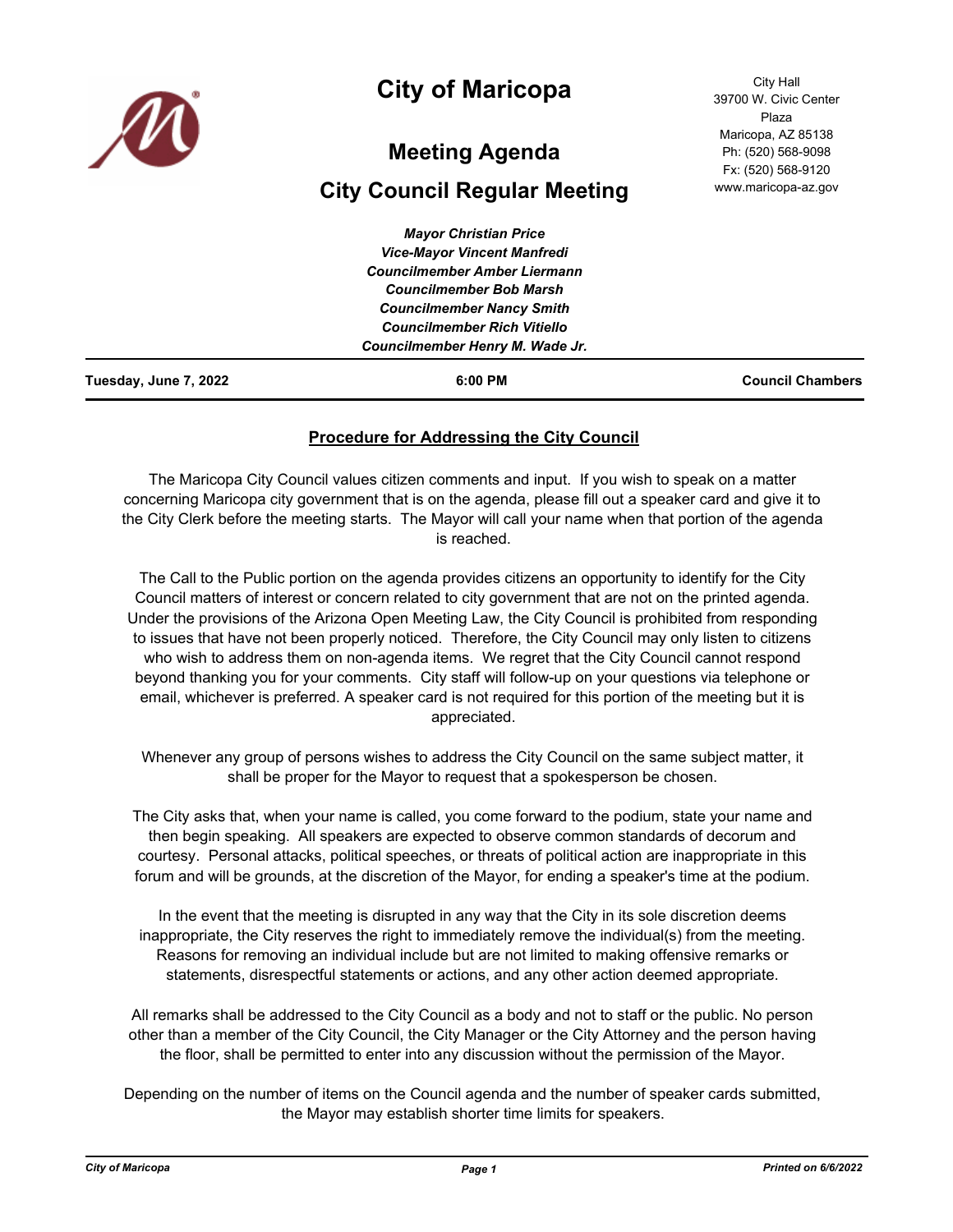#### **1. Call to Order**

*Invocation Pledge of Allegiance*

#### **2. Roll Call**

#### **3. Proclamations, Acknowledgements and Awards**

#### **4. Report from the Mayor**

*The Mayor, members of Council or other designee, may present information related to the operation of the city.*

#### **5. Report from the City Manager**

## **6. Call to the Public**

*The procedures to follow if you address the Council are: Council requests that you express your ideas in three minutes or less and refrain from any personal attacks or derogatory statements about any City employee, a fellow citizen, or anyone else, whether in the audience or not. The Mayor will limit discussion whenever he deems such an action appropriate to the proper conduct of the meeting. At the conclusion of an open call to the public, individual members of the Council may respond to criticism made by those who have addressed the Council, may ask Staff to review a matter, or may ask that a matter be put on a future agenda. However, members of the Council shall not discuss or take legal action on any matters during an open call to the public unless the matters are properly noticed for discussion and legal action.*

#### **7. Consent Agenda**

*All items on the Consent Agenda are considered to be routine matters and will be enacted by one motion of the Council. There will be no separate discussion of these items unless a Councilmember or member of the public so requests, in which event the item will be removed from the Consent Agenda and considered in its normal sequence on the agenda.*

- **7.1 [SUB21-49](http://maricopa.legistar.com/gateway.aspx?m=l&id=/matter.aspx?key=11244)** The Mayor and City Council shall discuss and take action to approve subdivision cases #SUB21-49, final plat for Desert Passage Subdivision, Parcel 8, to subdivide 12.1 acres of land unto 64 single-family residential lots. Discussion and Action.
- **7.2 [LIQ 22-01](http://maricopa.legistar.com/gateway.aspx?m=l&id=/matter.aspx?key=11269)** The Mayor and City Council shall discuss and take action on recommending approval to the Arizona Department of Liquor License and Control regarding an application submitted on behalf of Cold Beers and Cheeseburgers which is located at 20350 N. John Wayne Parkway #160. Discussion and Action.
- **7.3 [CON 22-20](http://maricopa.legistar.com/gateway.aspx?m=l&id=/matter.aspx?key=11272)** The Mayor and City Council shall discuss and possibly take action on approving a second amendment to the Employment Agreement with Ricky Horst. Discussion and Action.